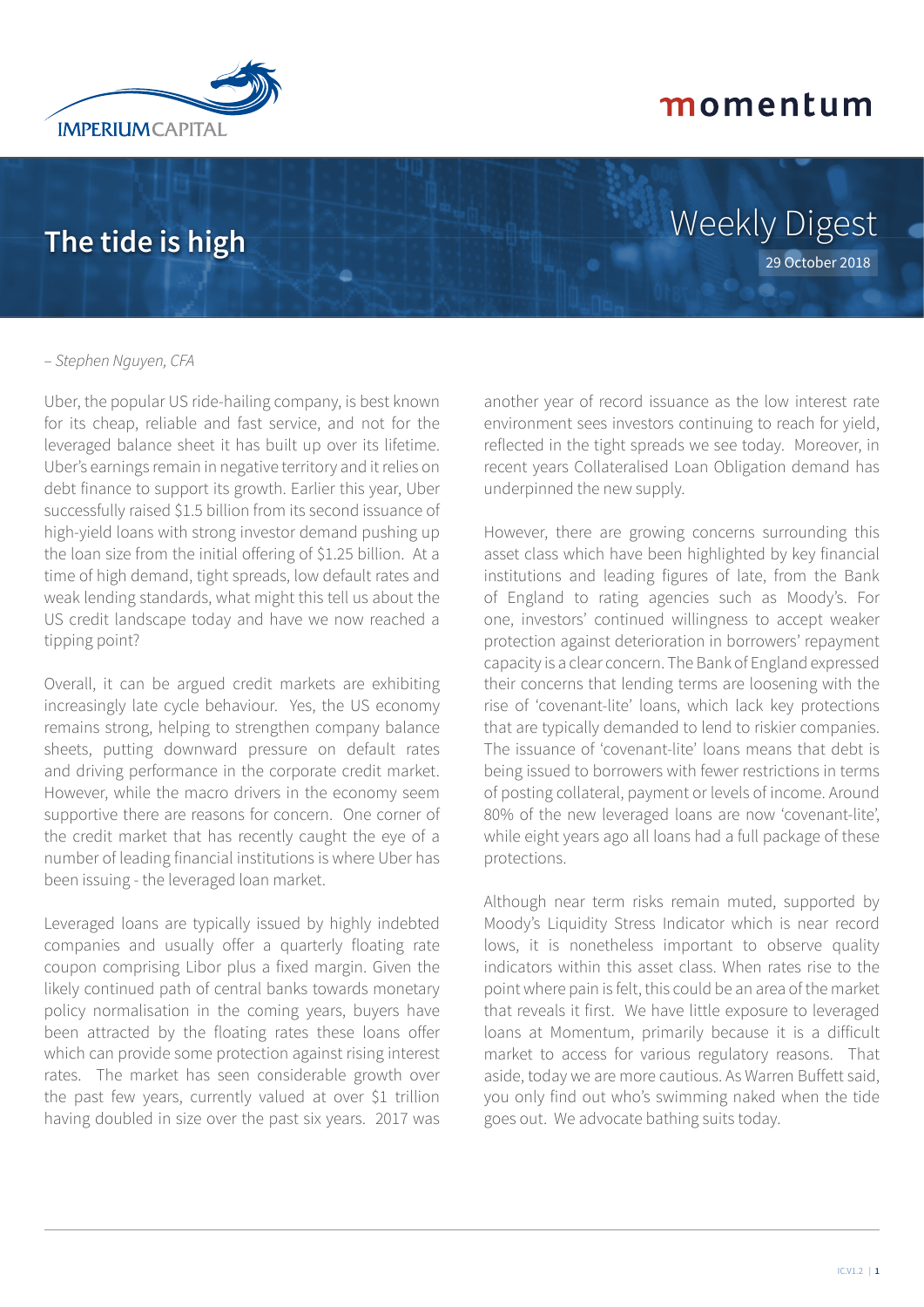

### Weekly Digest 29 October 2018

## momentum

### The **Marketplace**

- Brent crude fell by 3.6% last week to \$77.7 a barrel
- Gold finished the week up 0.2% at \$1234 an ounce
- Corporate earnings mixed
- Global indices decline as stocks sell off

#### Market **Focus**

#### **US**

- The Dow Jones fell 3% last week to 24,688
- GDP expanded by 3.5% in Q3. 2018 has seen the stronger quarter on quarter growth in four years. Consumer spending increased by 4% which accounts for 70% of the economy
- The Nasdaq fell 3.6% to 6852.4
- Mixed corporate earnings announced this week, weak data from Amazon and Google but Twitter notably posted revenues up 29% year on year
- Pending home sales index rose 0.5%, the gauge fell 3.4%
- The S&P worst month since 2015, and was down 3.9% last week taking into negative YTD territory

#### **UK**

– Philip Hammond is to set out a new budget today. An extra £13bn in higher than expected tax revenues could sweeten the pill , though with Brexit dominating tough choices lie ahead in delivering 'an end to austerity'

- UK car production was down 16.8% year on year in September
- GBP fell 1.9% against the dollar last week on the back of political uncertainty: Its steepest decline since February
- The FTSE 100 index fell 1.6%

#### **Europe**

- The Eurostoxx 50 fell 2.4% to 3134.9
- Angela Merkel to give up leadership of the CDU after 18 years
- Euro-area PMI fell to 52.7 in October from 54.1 in September which was below expectations. Factory growth was at its lowest since December 2014
- S&P did not as expected downgrade Italy's credit rating from BBB- as Moody's did last week though their projected outlook is negative

#### **Asia / Rest of The World**

- In Brazil, the right-wing Jair Bolsonaro won the presidential election, markets reacted favourably as he pledged to trim the deficit and reduce debt
- Saudi Arabia fallout overshadows three-day investment conference
- A painful week on the Nikkei index as it declined by 6% to 21,184
- The Hang Seng index fell 3.3% to 24,717

*Past performance is not indicative of future returns.*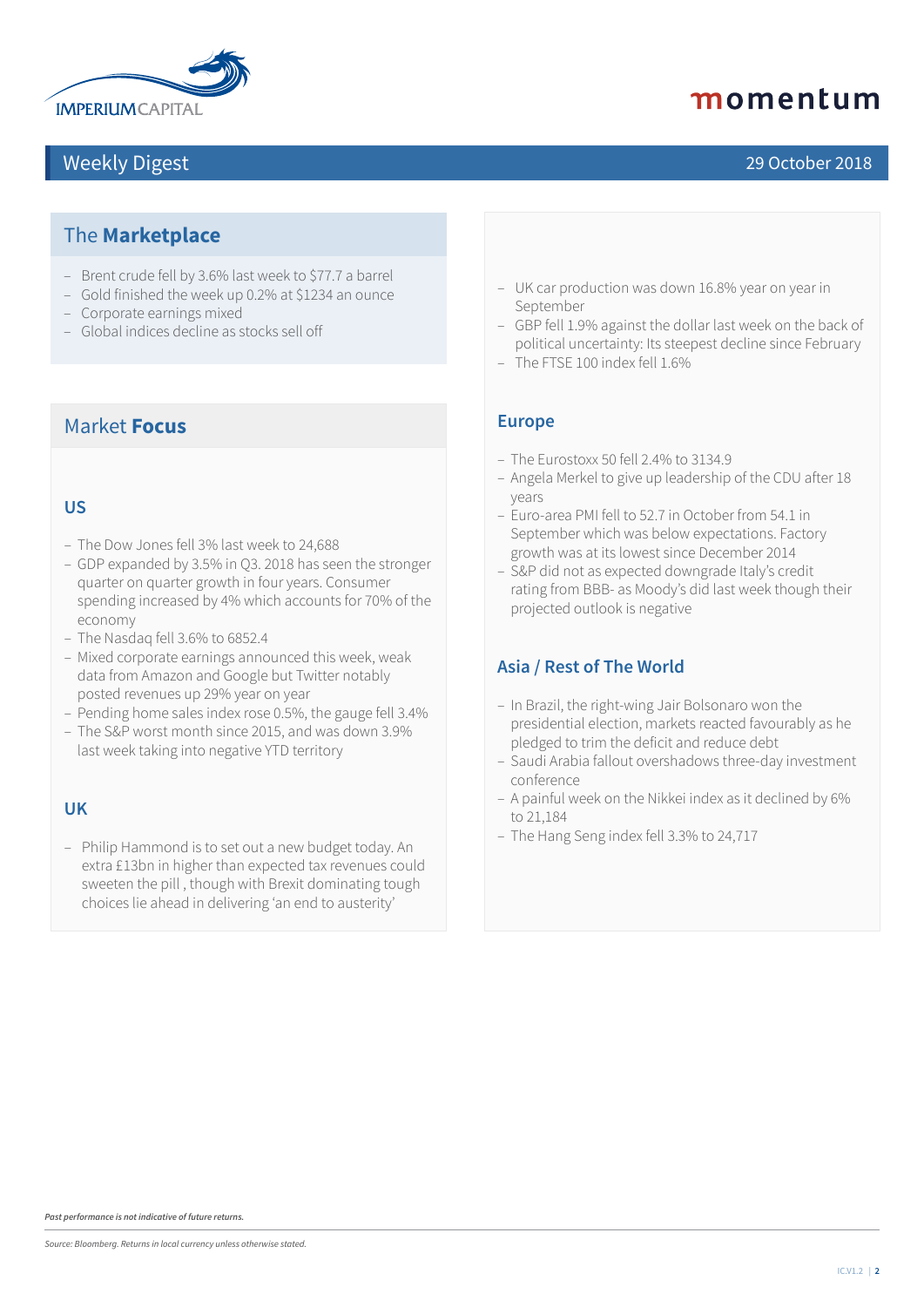

## Weekly Digest 29 October 2018

| <b>Asset Class/Region</b>           | <b>Currency</b> | <b>Currency returns</b>            |                         |                 |           |  |
|-------------------------------------|-----------------|------------------------------------|-------------------------|-----------------|-----------|--|
|                                     |                 | <b>Week ending</b><br>26 Oct. 2018 | <b>Month</b><br>to date | <b>YTD 2018</b> | 12 months |  |
| <b>Developed Market Equities</b>    |                 |                                    |                         |                 |           |  |
| <b>United States</b>                | <b>USD</b>      | $-2.2%$                            | $-7.1\%$                | 2.3%            | 7.1%      |  |
| United Kingdom                      | GBP             | $-0.7%$                            | $-6.4\%$                | $-5.5%$         | $-2.4%$   |  |
| Continental Europe                  | <b>EUR</b>      | $-1.8%$                            | $-7.4\%$                | $-6.5%$         | $-8.1\%$  |  |
| Japan                               | JPY             | $-5.4\%$                           | $-11.9%$                | $-10.2\%$       | $-6.8\%$  |  |
| Asia Pacific (ex Japan)             | <b>USD</b>      | $-3.1\%$                           | $-11.3%$                | $-16.2%$        | $-12.3%$  |  |
| Australia                           | <b>AUD</b>      | $-4.6%$                            | $-8.7\%$                | $-3.4\%$        | $-0.1\%$  |  |
| Global                              | <b>USD</b>      | $-2.7%$                            | $-8.1\%$                | $-3.1\%$        | 0.9%      |  |
| <b>Emerging markets equities</b>    |                 |                                    |                         |                 |           |  |
| <b>Emerging Europe</b>              | <b>USD</b>      | $-1.2%$                            | $-5.7%$                 | $-11.7%$        | $-6.0\%$  |  |
| Emerging Asia                       | <b>USD</b>      | $-2.7%$                            | $-11.8%$                | $-17.8%$        | $-14.2%$  |  |
| <b>Emerging Latin America</b>       | <b>USD</b>      | $-1.4\%$                           | 3.5%                    | $-3.7%$         | $-4.1\%$  |  |
| <b>BRICs</b>                        | <b>USD</b>      | $-1.0\%$                           | $-7.5%$                 | $-15.5%$        | $-12.1%$  |  |
| <b>MENA</b> countries               | <b>USD</b>      | 1.2%                               | $-0.5\%$                | 6.7%            | 8.7%      |  |
| South Africa                        | <b>USD</b>      | $-2.0\%$                           | $-10.1%$                | $-29.7%$        | $-15.5\%$ |  |
| India                               | <b>USD</b>      | $-2.2%$                            | $-8.9%$                 | $-15.7\%$       | $-12.6%$  |  |
| Global emerging markets             | <b>USD</b>      | $-2.3%$                            | $-9.4%$                 | $-16.3%$        | $-12.3%$  |  |
| <b>Bonds</b>                        |                 |                                    |                         |                 |           |  |
| <b>US Treasuries</b>                | <b>USD</b>      | 0.4%                               | $-0.4%$                 | $-2.2\%$        | $-1.5%$   |  |
| US Treasuries (inflation protected) | <b>USD</b>      | $-0.1\%$                           | $-1.4\%$                | $-2.4%$         | $-0.6%$   |  |
| US Corporate (investment grade)     | <b>USD</b>      | 0.1%                               | $-1.1\%$                | $-3.4%$         | $-2.2%$   |  |
| US High Yield                       | <b>USD</b>      | $-0.4%$                            | $-1.4\%$                | 1.2%            | 1.2%      |  |
| <b>UK Gilts</b>                     | GBP             | 1.1%                               | 0.9%                    | $-0.6%$         | 1.8%      |  |
| UK Corporate (investment grade)     | GBP             | 0.7%                               | 0.6%                    | $-1.6%$         | 0.7%      |  |
| Euro Government Bonds               | <b>EUR</b>      | 0.5%                               | $-0.3%$                 | $-0.9%$         | $-0.8%$   |  |
| Euro Corporate (investment grade)   | EUR             | $0.0\%$                            | $-0.1\%$                | $-0.7%$         | $-0.6%$   |  |
| Euro High Yield                     | EUR             | $-0.4%$                            | $-1.3%$                 | $-1.4\%$        | $-1.4\%$  |  |
| Japanese Government                 | JPY             | 0.4%                               | 0.3%                    | $-0.3%$         | 0.2%      |  |
| Australian Government               | AUD             | 0.5%                               | 0.6%                    | 2.9%            | 3.8%      |  |
| Global Government Bonds             | <b>USD</b>      | $0.0\%$                            | $-0.7%$                 | $-3.3\%$        | $-1.5\%$  |  |
| Global Bonds                        | <b>USD</b>      | $-0.1\%$                           | $-1.0\%$                | $-3.3\%$        | $-1.6%$   |  |
| Global Convertible Bonds            | <b>USD</b>      | $-0.9%$                            | $-4.2\%$                | $-4.1\%$        | $-3.7%$   |  |
| <b>Emerging Market Bonds</b>        | <b>USD</b>      | $-0.1\%$                           | $-2.0\%$                | $-6.7\%$        | $-6.1\%$  |  |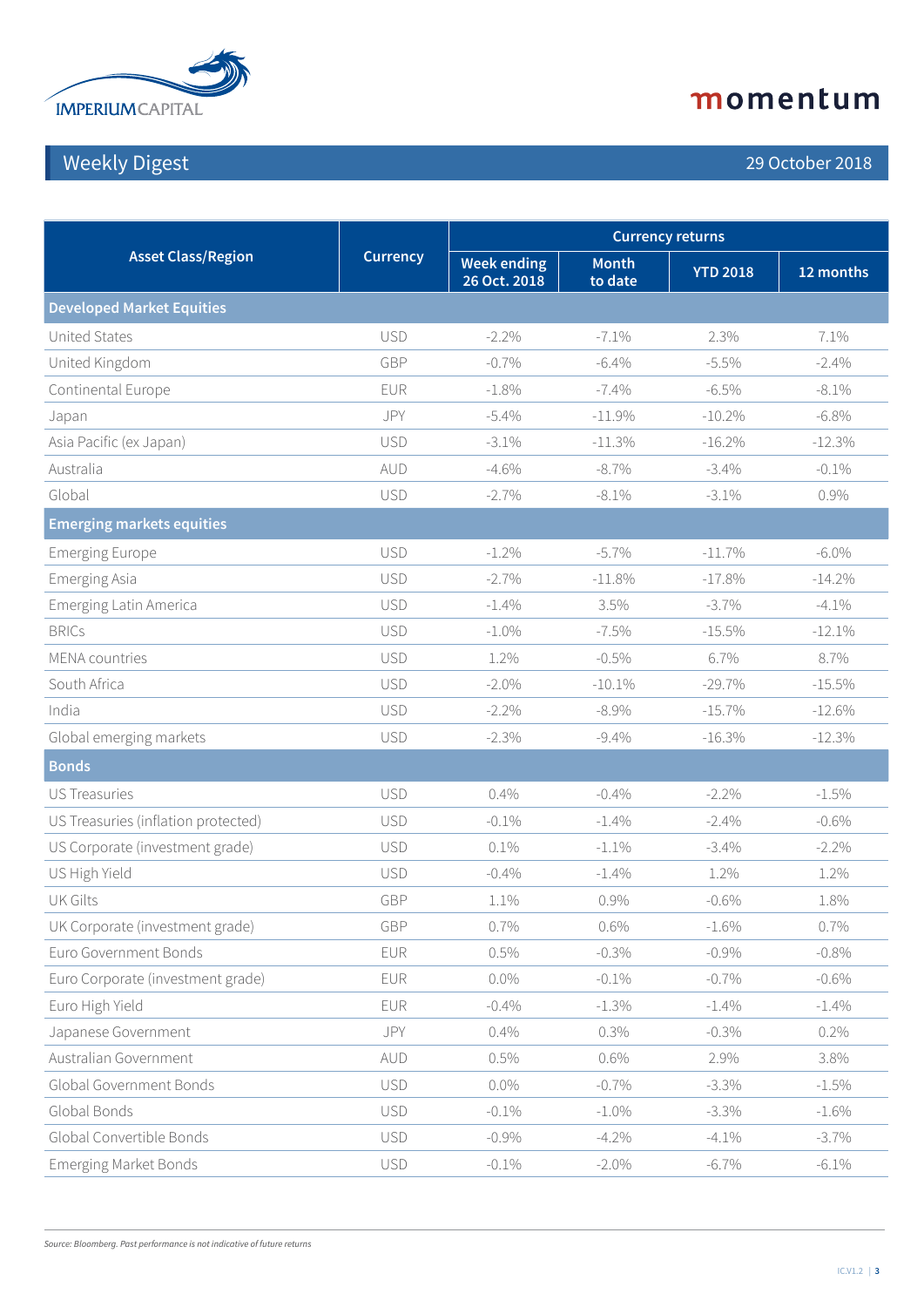

## Weekly Digest 29 October 2018

| <b>Asset Class/Region</b>             | <b>Currency</b> | <b>Currency returns</b>            |                         |                 |           |
|---------------------------------------|-----------------|------------------------------------|-------------------------|-----------------|-----------|
|                                       |                 | <b>Week ending</b><br>26 Oct. 2018 | <b>Month</b><br>to date | <b>YTD 2018</b> | 12 months |
| <b>Property</b>                       |                 |                                    |                         |                 |           |
| <b>US Property Securities</b>         | <b>USD</b>      | 1.4%                               | $-1.6%$                 | $-0.3%$         | 2.1%      |
| <b>Australian Property Securities</b> | AUD             | $-1.0\%$                           | $-3.5%$                 | $-2.0\%$        | 1.9%      |
| Asia Property Securities              | <b>USD</b>      | $-1.7\%$                           | $-6.7\%$                | $-12.3%$        | $-9.7\%$  |
| <b>Global Property Securities</b>     | <b>USD</b>      | $-0.3%$                            | $-4.0\%$                | $-6.0\%$        | $-1.9\%$  |
| <b>Currencies</b>                     |                 |                                    |                         |                 |           |
| Euro                                  | <b>USD</b>      | $-1.3\%$                           | $-2.1\%$                | $-5.4\%$        | $-2.7%$   |
| UK Pound Sterling                     | <b>USD</b>      | $-1.9%$                            | $-1.7\%$                | $-5.2\%$        | $-2.7%$   |
| Japanese Yen                          | <b>USD</b>      | $-0.1\%$                           | 0.8%                    | $0.0\%$         | 1.0%      |
| Australian Dollar                     | <b>USD</b>      | $-0.7%$                            | $-2.2\%$                | $-9.4%$         | $-7.8\%$  |
| South African Rand                    | <b>USD</b>      | $-0.8%$                            | $-2.5%$                 | $-14.7%$        | $-2.0\%$  |
| Swiss Franc                           | <b>USD</b>      | $-0.3%$                            | $-2.4%$                 | $-2.6%$         | $-0.4%$   |
| Chinese Yuan                          | <b>USD</b>      | $-0.3%$                            | $-1.1\%$                | $-6.3\%$        | $-4.5%$   |
| <b>Commodities &amp; Alternatives</b> |                 |                                    |                         |                 |           |
| Commodities                           | <b>USD</b>      | $-1.6%$                            | $-1.6%$                 | 2.7%            | 7.5%      |
| Agricultural Commodities              | <b>USD</b>      | $-1.5%$                            | 1.5%                    | $-3.7\%$        | $-4.6%$   |
| Oil                                   | <b>USD</b>      | $-3.6\%$                           | $-7.0\%$                | 15.0%           | 29.7%     |
| Gold                                  | <b>USD</b>      | 0.2%                               | 3.2%                    | $-5.8\%$        | $-3.2\%$  |
| Hedge funds                           | <b>USD</b>      | $-0.8%$                            | $-3.2\%$                | $-4.4%$         | $-3.2\%$  |